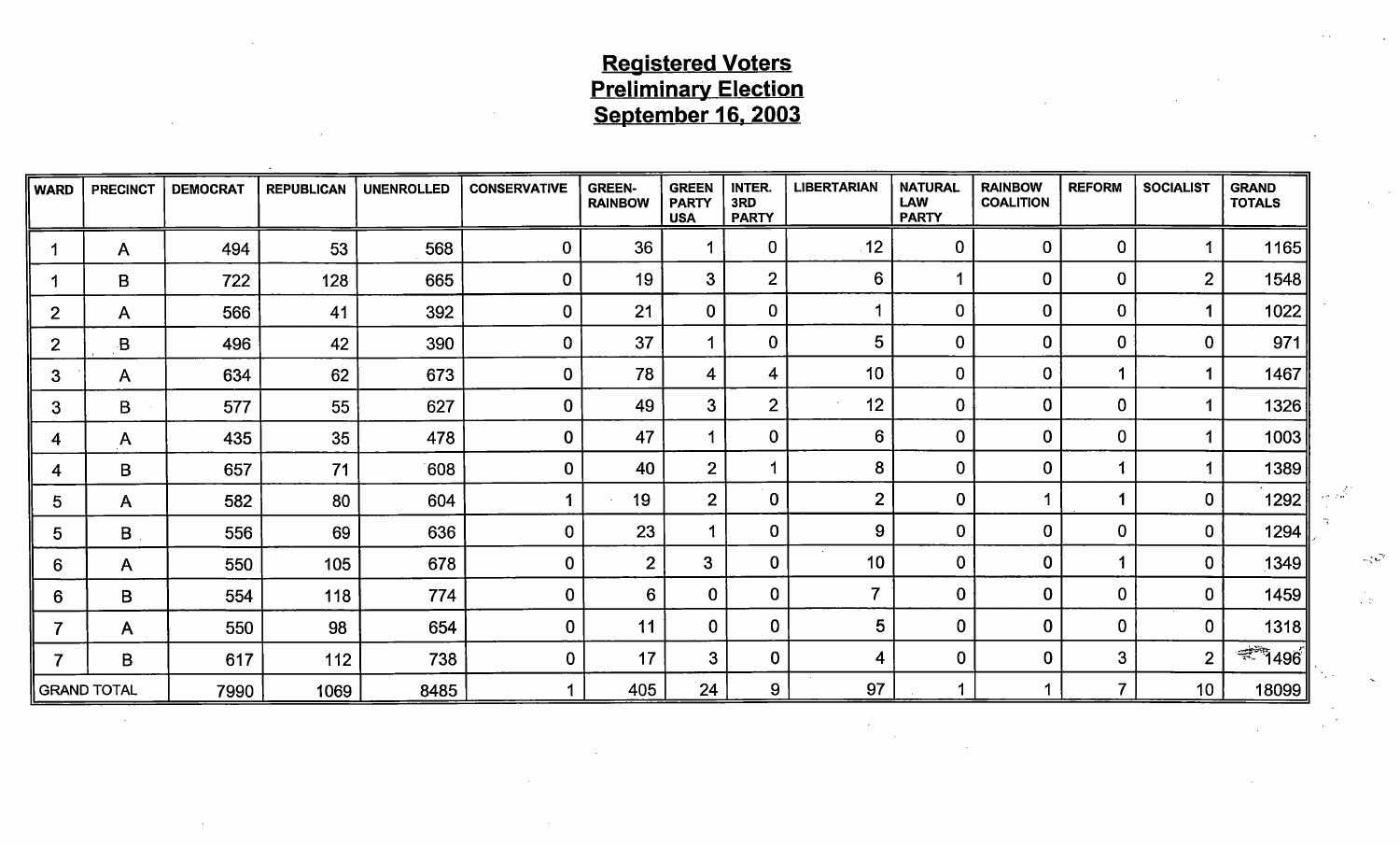#### WARRANT FOR PRELIMINARY ELECTION

#### SEPTEMBER 16, 2003

City of Northampton Notice of Preliminary Election To Be Held September 16, 2003

In City Council, September 4, 2003

Ordered, that a meeting of the inhabitants of Ward Three in the City of Northampton qualified to vote will be held on Tuesday, September 16, 2003, in the polling place designated by the City Council, as follows:

> WARD 3, Precinct A - In the Walter Salvo House, 81 Conz Street WARD 3, Precinct B - In the Walter Salvo House, 81 Conz Street

The polls will be opened at seven o'clock in the forenoon and closed at eight o' clock in the evening of the said day, and all such members will in the ward and precinct in which they are individually entitled to vote give in their votes for the nomination of candidates for COUNCILLOR FROM WARD THREE.

In City Council, September 4, 2003

ra Attest Rodetie Arrycoki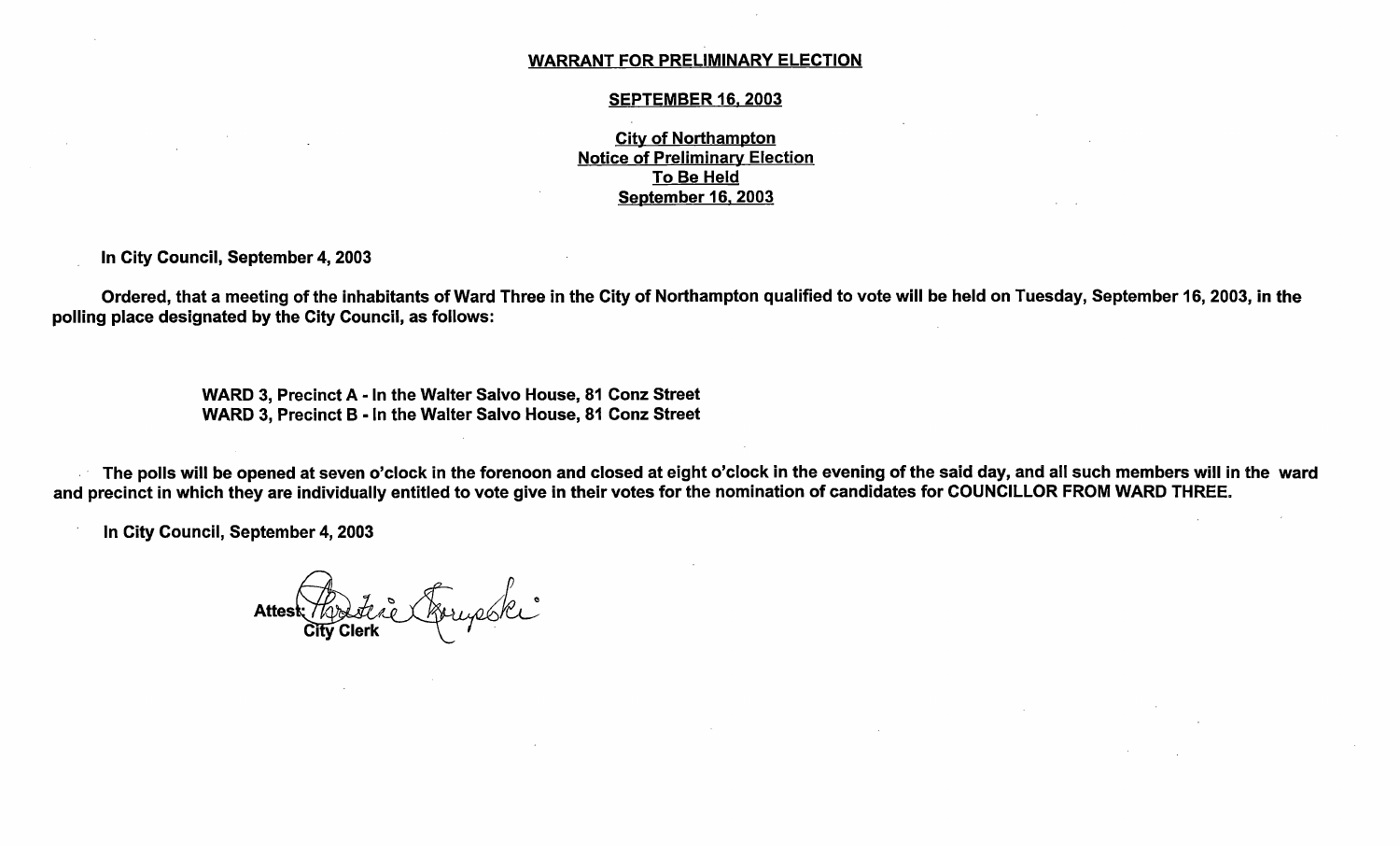Preliminary Election Held on September 16, 2003

> Preliminary Election City of Northampton September 16, 2003

The Commonwealth of Massachusetts

At <sup>a</sup> Legal Preliminary of the qualified voters of Ward 3, Precincts A & B, in the City of Northampton, holden on the sixteenth day of September, in the year Two Thousand Three, for the purpose of giving in their votes for the nomination of candidates for Councillor From Ward Three.

The whole number of Ballots cast, including Absent Voter's Ballots was: Three Hundred Fifty Three (353)

And the whole number of votes given in were received, sorted, counted and declared, and record thereof made in open meeting as by law directed; and said votes were for the following named persons: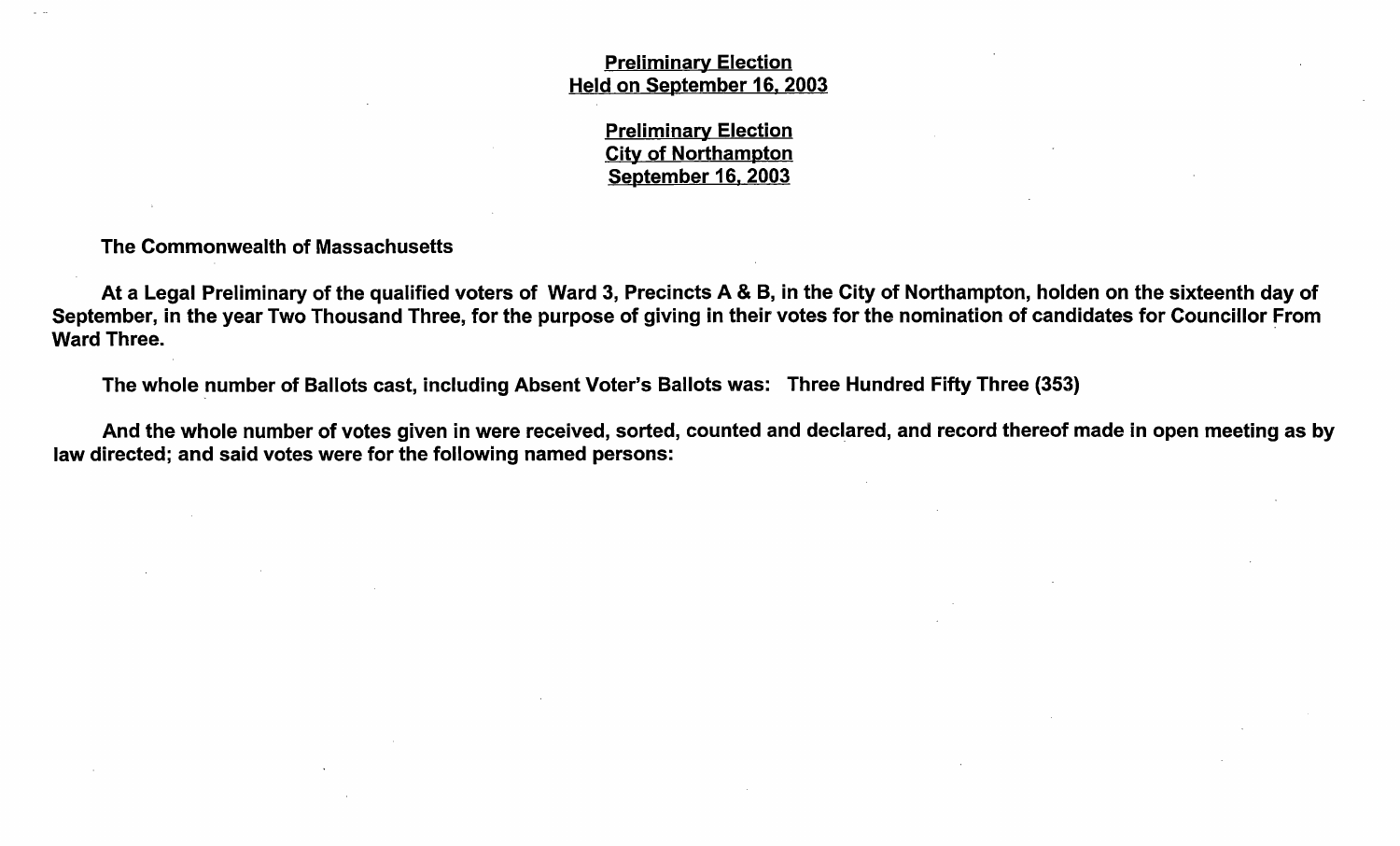## COPY OF RECORD) FOR COUNCILLOR FROM WARD THREE

| (COPY OF RECORD)                             |        |        |              |
|----------------------------------------------|--------|--------|--------------|
| FOR COUNCILLOR FROM WARD THREE               |        |        |              |
|                                              | 8:30PM | 8:20PM |              |
|                                              | 3A     | 3B     | <b>TOTAL</b> |
| For PETER J. LAROUCHE, 31 Lincoln Avenue, #2 | 23     | 16     | 39           |
| For ROY C. MARTIN, 81 Conz Street, #529      | 1      | 23     | 24           |
| For DAVID K. MARSHALL, 45 Marshall Street    | 42     | 37     | 79           |
| For MARILYN A. RICHARDS, 53 Union Street, #1 | 93     | 76     | 169          |
| <b>ALL OTHERS</b>                            | 0      | 0      | 0            |
| <b>WRITE-INS</b>                             | 14     | 13     | 27           |
|                                              |        |        |              |
| <b>BLANKS</b>                                | 8      | 7      | 15           |
| <b>TOTAL</b>                                 | 181    | 172    | 353          |

A true summary of the returns of Ward Three, Precincts A & <sup>B</sup> of the City of Northampton for the Preliminary Election held on Tuesday, September 16, 2003, including Absent Voters' Ballots.

Atte City Clerk

|                            |    | <b>Absent Voter's Ballots</b> |       |  |  |
|----------------------------|----|-------------------------------|-------|--|--|
|                            | 3A | 3B                            | TOTAL |  |  |
| ∥ Over the Counter - Total |    |                               |       |  |  |
| ∥Civilian Rec'd - Total    | 5  |                               |       |  |  |
| ∥ Military Rec'd. - Total  | 0  |                               |       |  |  |
| <b>Total sent to Polls</b> | 6  |                               |       |  |  |

#### Absent Voter's Ballots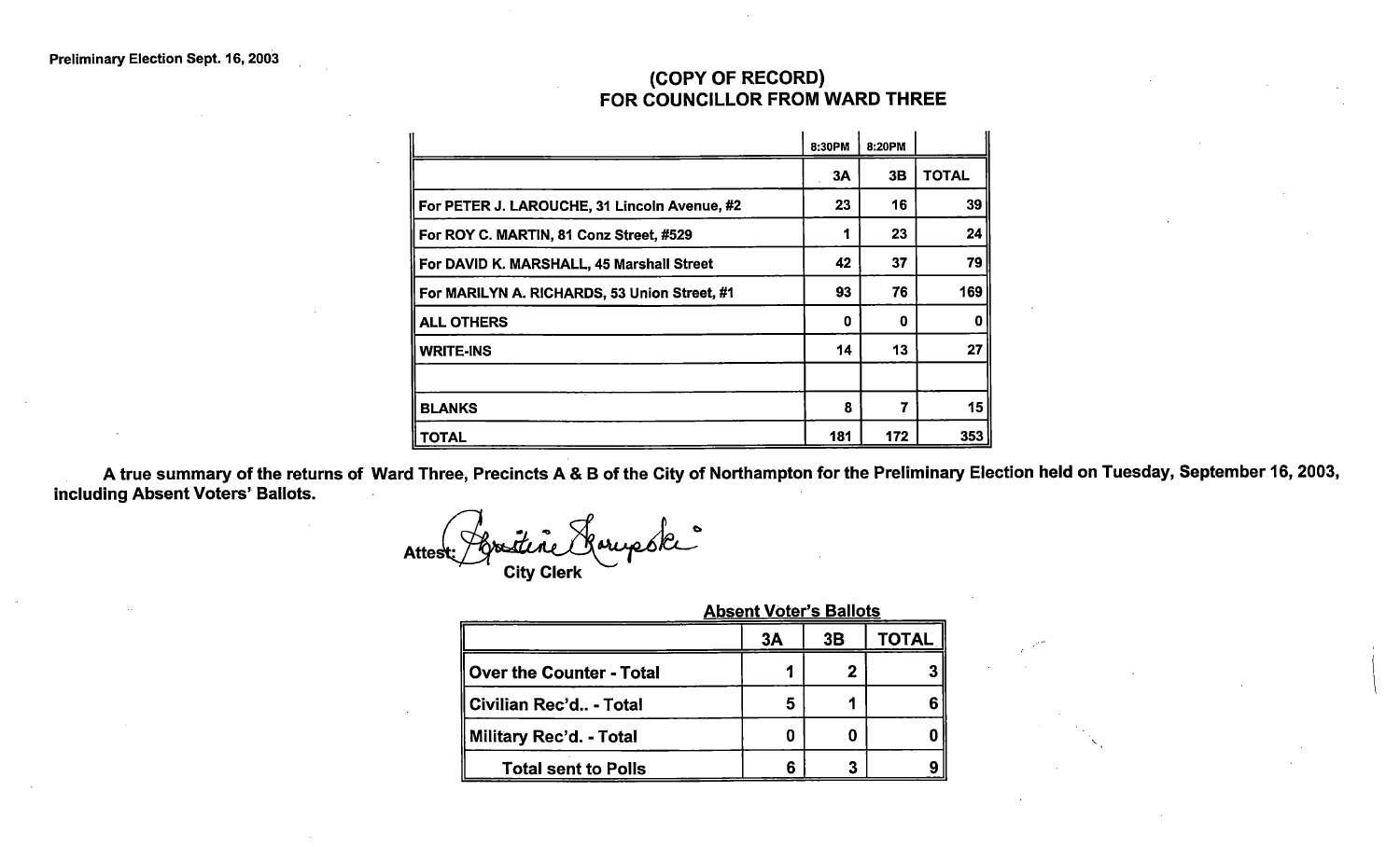#### WARRANT FOR BIENNIAL MUNICIPAL ELECTION

#### November 4. 2003

City of Northampton Notice of Biennial Municipal Election To Be Held November 4, 2003

In City Council, October 2, 2003

 $\bullet$ 

Ordered, that the Biennial Municipal Election in the City of Northampton for the choice of municipal officers be held on Tuesday, the fourth day of November, 2003, in the several polling places designated by the City Council, as follows:

> WARD 1, Precinct A - In Jackson Street School Auditorium WARD 1, Precinct B - In Jackson Street School Auditorium WARD 2, Precinct A - In Smith Vocational-Agricultural High School WARD 2, Precinct B - In Smith Vocational-Agricultural High School WARD 3, Precinct A - In the Walter Salvo House, 81 Conz Street WARD 3, Precinct B - In the Walter Salvo House, 81 Conz Street WARD 4, Precinct A - In Joseph H. McDonald House WARD 4, Precinct B - In Joseph H. McDonald House WARD 5, Precinct A - In Florence Civic and Business Building, 90 Park Street WARD 5, Precinct B - In Smith Vocational-Agricultural High School WARD 6, Precinct A - In Robert K. Finn Ryan Road School WARD 6, Precinct B - In Robert K. Finn Ryan Road School WARD 7, Precinct A - In John F. Kennedy Middle School, Community Room WARD 7, Precinct B - In Leeds School Gymnasium

The polls will be opened at seven o'clock in the forenoon and closed at eight o'clock in the evening of the said day, and all voters will within the said hours in the wards in which they are individually entitled to vote give in their votes for Mayor for the two ensuing municipal years, for City Clerk for the two ensuing municipal years, for City Treasurer for the two ensuing municipal years, for two Councillors at Large for the two ensuing municipal years, for one Councillor from each of the seven wards of the City for the two ensuing municipal years, for two members of the School Committee at Large for two years from the first Monday of January, 2004, for three members of the School Committee to serve for four years from the first Monday of January, 2004 , one to be taken from the inhabitants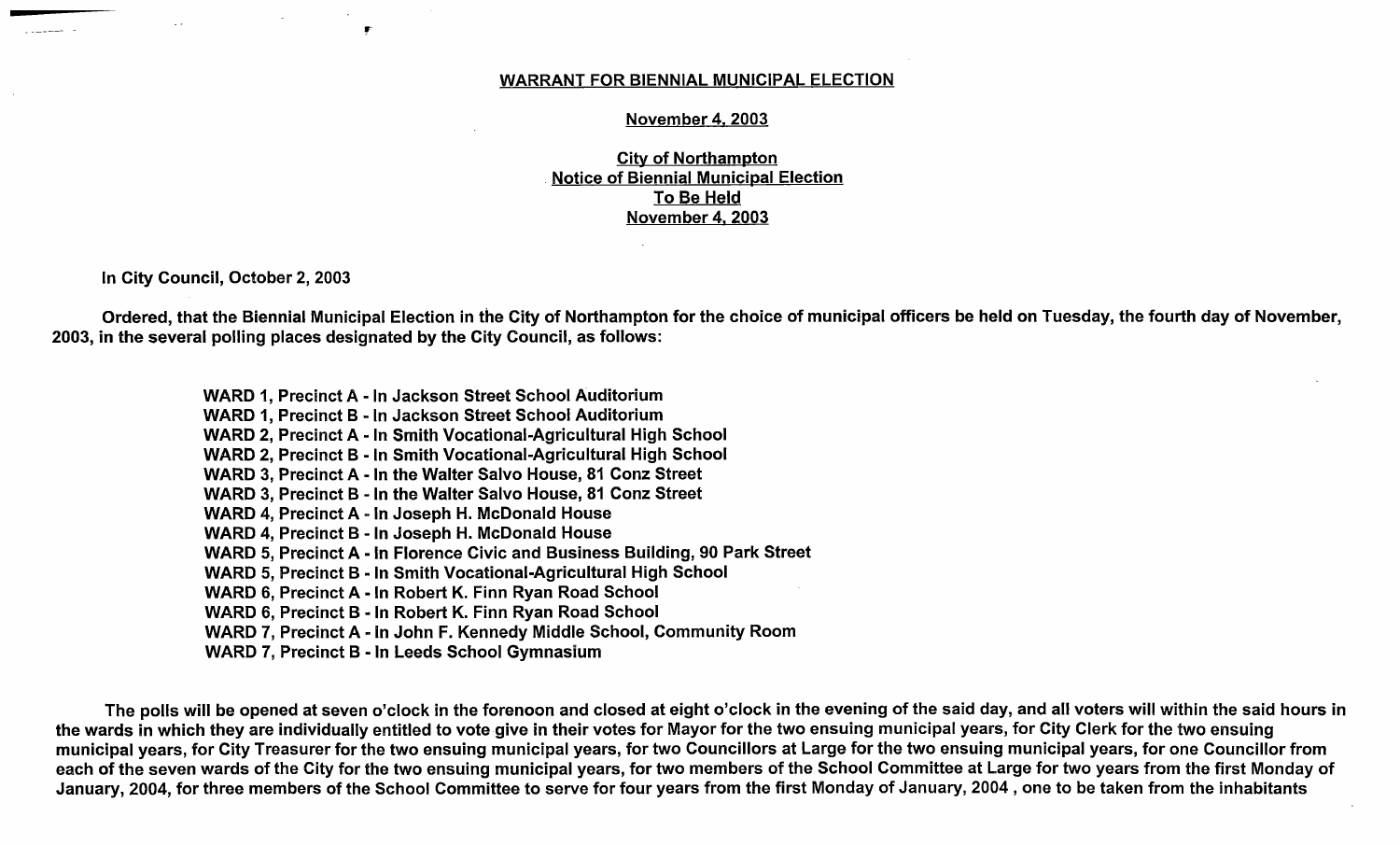Biennial Election Nov.4, 2003

 $\Delta \sim 100$ 

of Ward Two, one from the inhabitants of Ward Four, one from the inhabitants of Ward Six, for three Superintendents of Smith's Agricultural School to serve for two years from the first Monday of January, 2004, for one Elector under the Oliver Smith Will for two years from the first Wednesday of May, 2004, and for three Trustees of Forbes Library under the Will of Charles E. Forbes for four years from the first Monday of January, 2004.

They will also give in their votes, "Yes" or "No" on the following non-binding questions:

### QUESTION 1 - THIS QUESTION IS NOT BINDING

 $\Delta \sim 1.2 \times 10^{-4}$ 

Phase One of the Village on Hospital Hill has been approved for 109 residential units and up to 152,000 square feet of commercial development. Do you support the addition of approximately 158 residential units and 324,000 square feet of commerical construction that is contemplated for Phase Two of the Village on Hospital Hill?

#### QUESTION 2 - THIS QUESTION IS NOT BINDING

Do you support minimal roof repairs to save the original 1856 portion of the Old Main Building on Hospital Hill so that in the future it can become a useful asset for the citizens of Northampton?

In City Council, October 2, 2003  $\{ \Box \}$ Attest  $\geq$ City Clerk